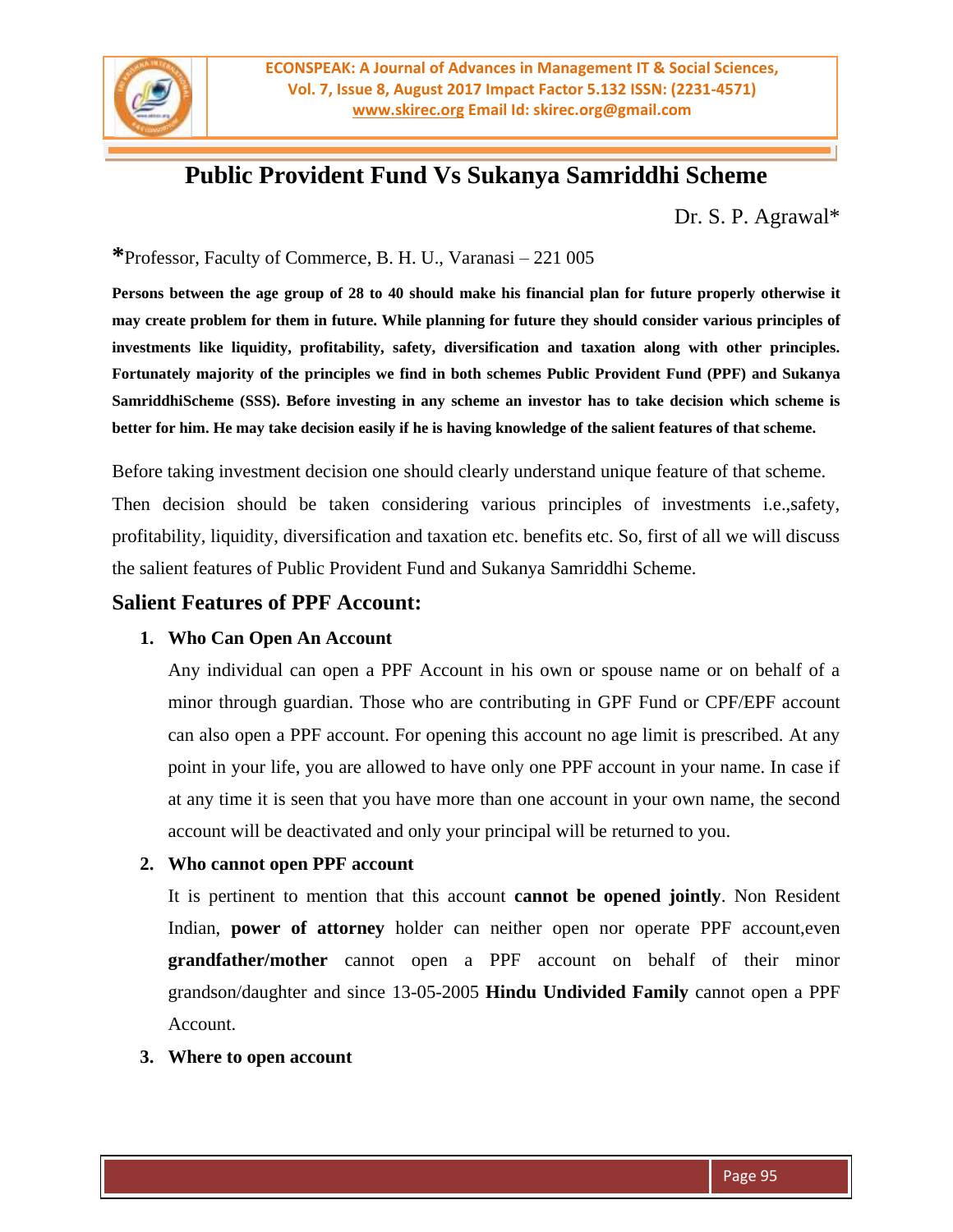

PPF Account can be opened in Head Post Office or selection grade sub post offices or in any branch of State Bank of India (Excluding offices managed by single officer or clerk) and also at specified branches of some nationalized banks.

#### **4. Rules regarding Contribution**

The minimum deposit 500 and maximum Rs.150000 in a financial year in the multiple of Rs.100. Deposit can be made in lump sum or in not more than 12 installments in a year with two installments in a month subject to total deposit of Rs.150000 per FY. The deposit in a minor account is clubbed with the deposit of the account of the Guardian but the limit of Rs.150000 should not exceed.

### **Interest rate on PPF Account**

Balance in the account earns interest at the rate fixed by Central Government periodically. Present rate of interest is 7.9 per cent which fell rapidly over the years, is evident from Table 1. In fact the PPF interest rate has steadily dropped over the years and can be expected to slowly fall in coming years.

### **Table 1**

# **Rate of Interest on PPF Account**

| <b>Period</b>                   | <b>Interest Rate Per Annum (in %)</b> |
|---------------------------------|---------------------------------------|
| 01 April 1986 - 14 Jan 2000     | 12.00                                 |
| 15 Jan 2000 - 28 Feb 2001       | 11.00                                 |
| 01 March 2001 - 28 Feb 2002     | 09.50                                 |
| 01 March 2002 - 28 Feb 2003     | 09.00                                 |
| 01 March 2003 - 30 Nov 2011     | 08.00                                 |
| 01 Dec 2011 - 31 March 2012     | 08.60                                 |
| 01 April $2012 - 31$ March 2013 | 08.80                                 |
| 1 April 2013- 31 March 2016     | 08.70                                 |
| 1April 2016-31 March 2017       | 08.10                                 |
| 1 April 2017 – 31 March 2018    | 07.90                                 |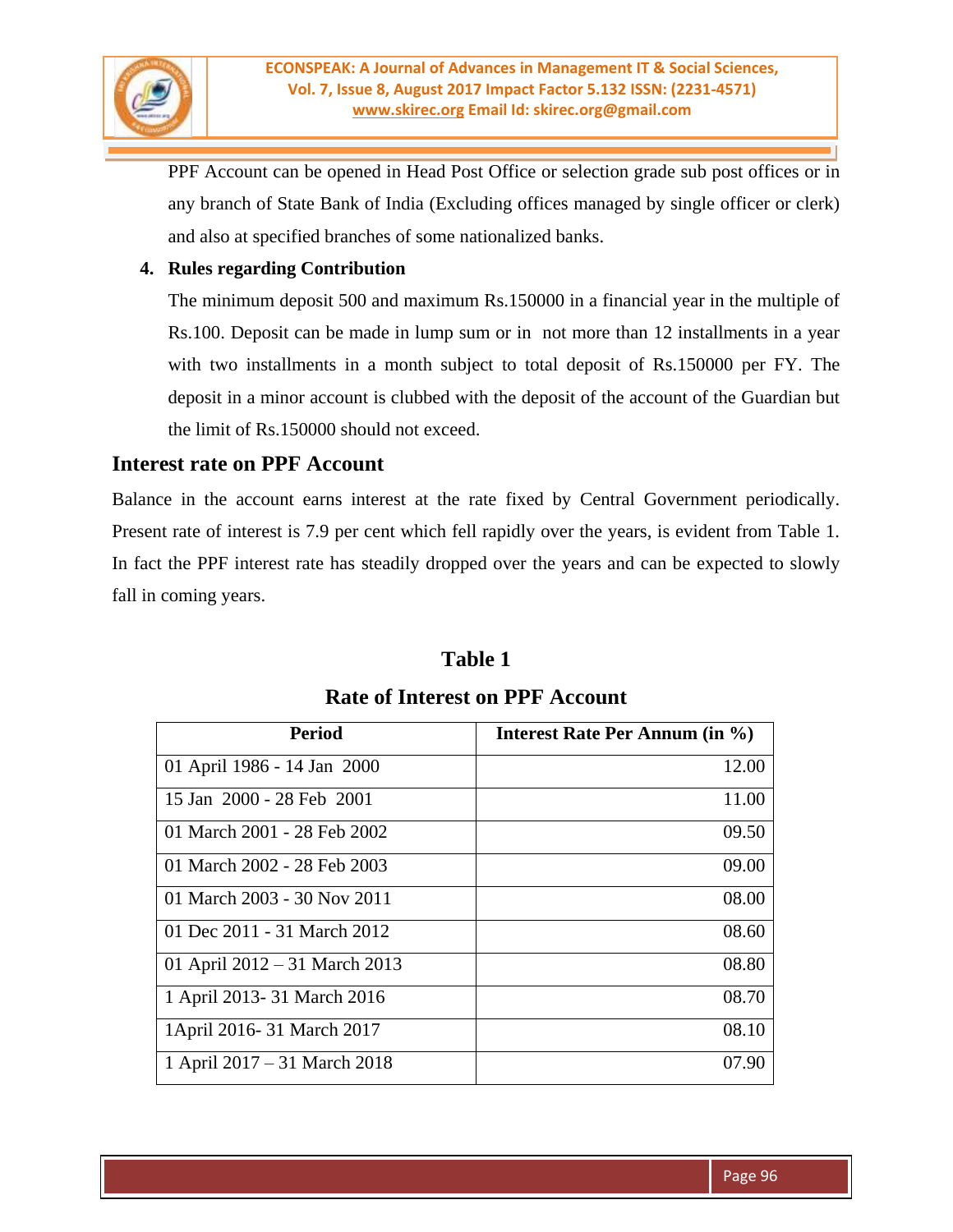

Table 1 depicts that rate of interest is continuously decreasing and decreased from 12 (between 1986 to 2000) to 7.9 in financial year 2017-2018 . In true sense rate of interest is still more because interest on PPF is fully exempted and that will depend in which slab of Income Tax investor is? If, the assessee is in 10 slab of Income Tax then effective rate of interest becomes 8.8 (Interest Before Tax + 3 Education Cess=IBT), 20 slab of Income Tax then this rate becomes 9.95 (IBT) and if in 30 slab of Income Tax then this rate becomes 11.43 (IBT). It is better than any investment option where investor may get up to 8.8, 9.95 & 11.43 interest respectively, if he is in the slab of 10, 20 & 30 in Income Tax Act.

# **Objective**

Sukanya Samridhi Scheme Unique Small Savings Scheme for daughters that's why it is said Open Sukanya Samridhi Scheme and bring happiness in your home. Main aim of the scheme is to motivate parents of female child for creating fund for future which may be useful for the higher education or marriage of daughters.

# **Salient Features of SSS Account:**

### **Who can open this account?**

Account may be opened by the parents (Mother/father) or legal guardian, if no parents are alive till the age of 10 years of the daughter.

#### **Where to open account?**

The account can be opened in Head Post Office or selection grade sub post office or in any branch of State Bank of India (Excluding offices managed by single officer or clerk) and also at specified branches of other nationalized banks.

#### **How Many accounts can be opened?**

- **a.** Only one account can be opened by the parent or legal guardian of female baby in the name of daughter either in Bank or in Post office in India.
- **b.** Another account may be opened in the name of SECOND daughter, but number of such accounts in a family should not be more than two.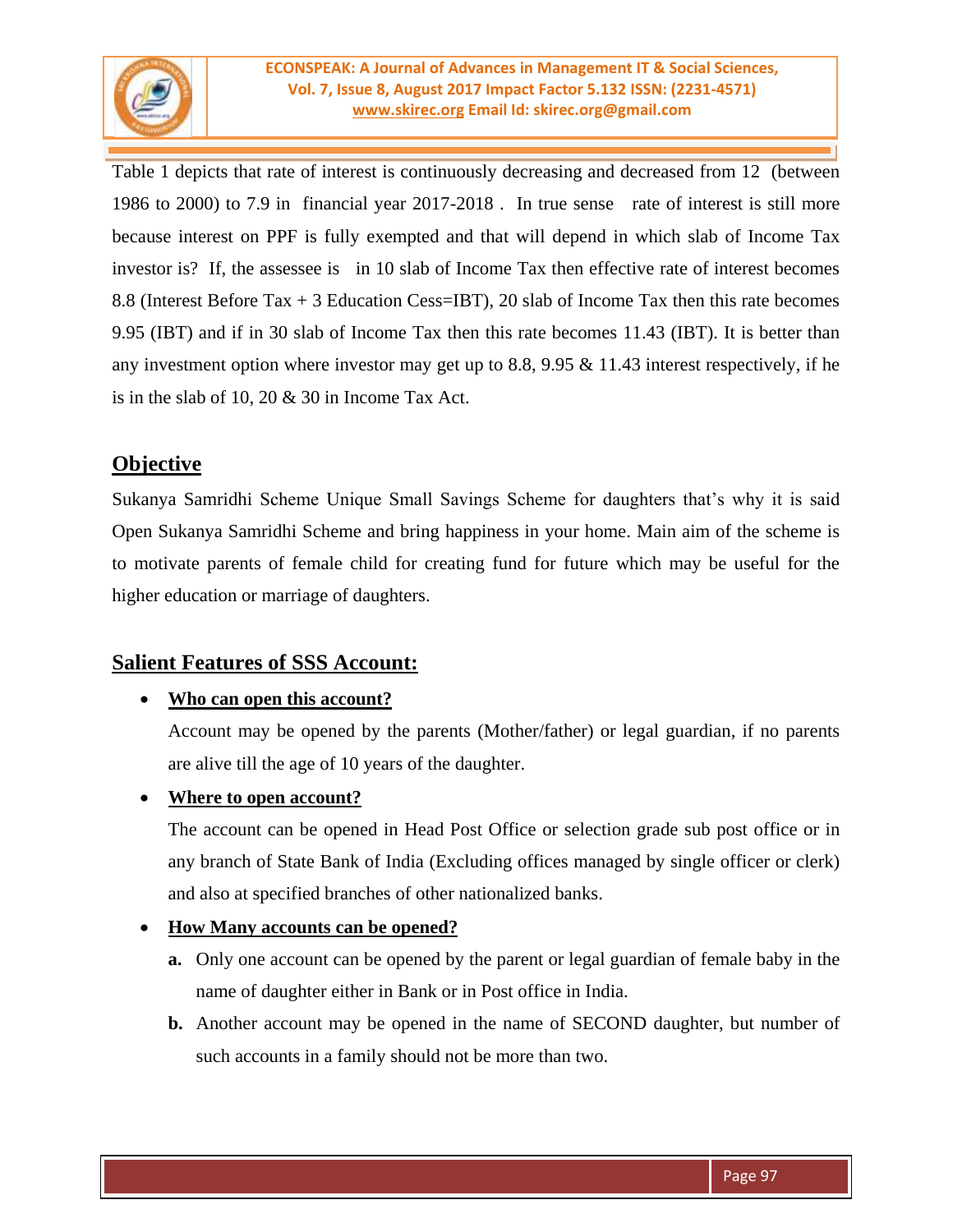

# **There might be three accounts in following circumstances but that should be supported by medical proof:**

- **c.** If triplets female baby born at the time of fist delivery or
- **d.** If twins female baby born at the time of second delivery.

### **Documents Required For Opening Account**

- 1. Birth Certificate of Daughter
- 2. Identity Proof of Parents/ Guardian
- 3. Two Photograph of Parents/ Guardian & Daughter
- 4. Address Proof of Parents/ Guardian

## **Rules Regarding Deposit in the Scheme**

Minimum amount required for opening a Sukanya Samriddhi Scheme is Rs.1000 and maximum ceiling is Rs.150000. Contribution can me made any time during the Financial Year between Rs.1000 to 150000 in the multiple of Rs.100 up to14 years from the year of opening of the account through cash, cheque/demand draft/ RTGS/ or via any electronic mode. However, no contribution is to be made from 15 years onwards but, account will earn interest and will continue up to 21 years or up to the marriage of daughter whichever is earlier.

#### **Rate of Interest**

Rate of interest on this account is determined every year in the Budget. From January, 2016 Government fixes rate of interest on quarterly basis based on the yields on government securities. Interest notified by the government is compounded yearly and credited to the relevant account. Following table shows rate of interest in various quarter of the years are as follows: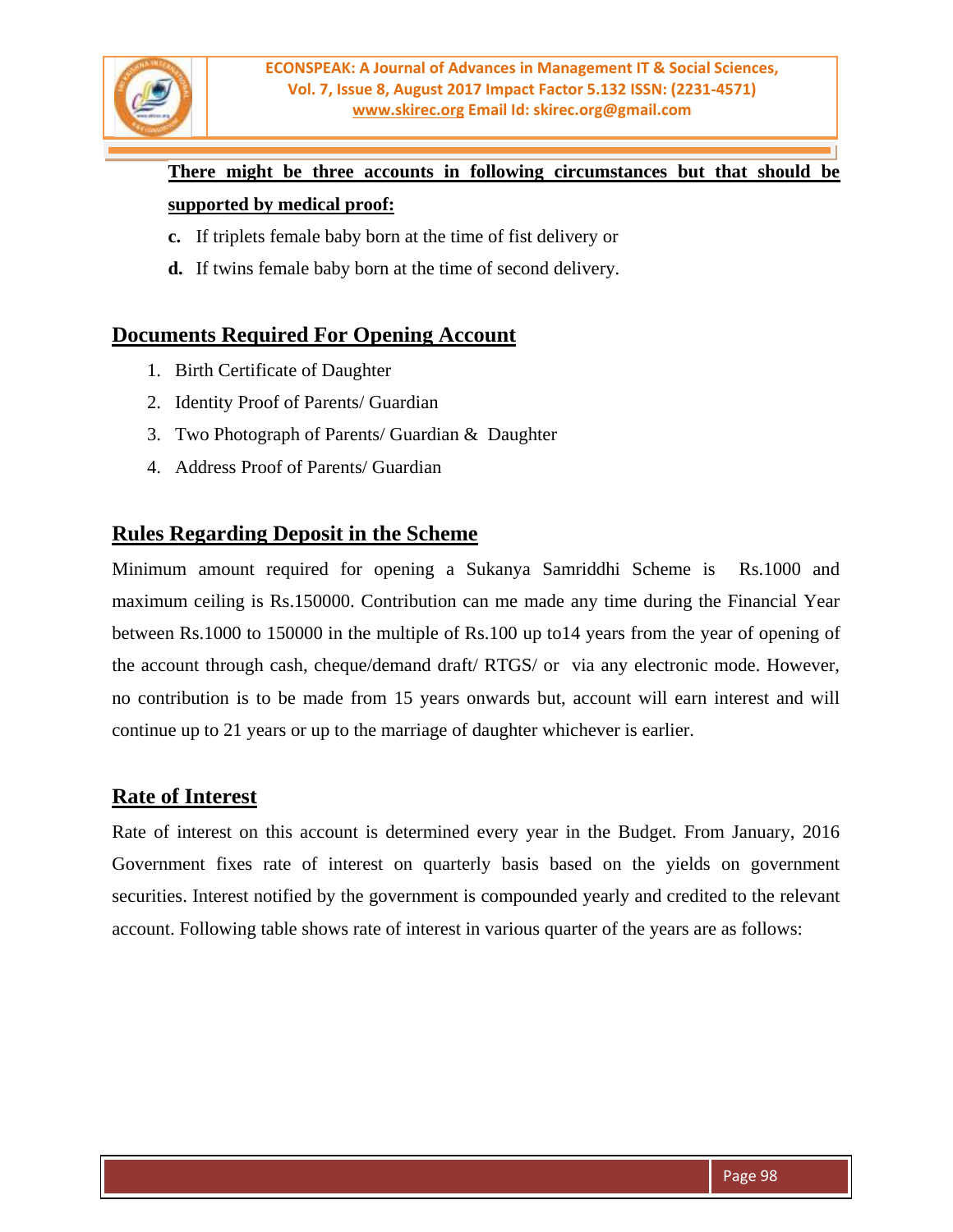

### **Table 1**

| <b>Financial Year</b>                 | <b>April - June</b> | <b>July - September</b> | <b>October - December</b> | <b>January - March</b> |  |  |  |
|---------------------------------------|---------------------|-------------------------|---------------------------|------------------------|--|--|--|
|                                       |                     |                         |                           |                        |  |  |  |
| 2014-2015                             | X                   | $\rm X$                 | Χ                         | 9.2                    |  |  |  |
| 9.2<br>2015-2016                      |                     | 9.2                     | 9.2                       | 9.2                    |  |  |  |
| 8.6<br>2016-2017                      |                     | 8.6                     | 8.6                       | 8.5                    |  |  |  |
| 2017-2018                             | 8.4                 | 8.3                     | 8.3                       | 8.1                    |  |  |  |
| <b>Source: Budget of various year</b> |                     |                         |                           |                        |  |  |  |

Rate of Interest since Inception

It is evident from table 1 that interest rate is continuously decreasing since its inception and decreased from 9.2% (2014-15) to 8.1% (2017-18).

### **Withdrawal**

The account will remain operative for 21 years from the date of its opening or till the marriage of the girl after she turns 18. To meet the financial requirements of the account holder for the purpose of higher education (Documentary proof in the form of offer of the confirmed admission in an educational institution or a fee slip from such institution clarifying that such financial requirement, is required. Further, the withdrawal amount will be restricted to the actual demand of fee and other charges required at the time of admission as shown in the offer of admission or the relevant fee slip issued by the institution) and marriage, withdrawal of up to 50 per cent of the balance at the credit of the account at the end of preceding financial year is allowed moreover, if marriage take place before completion of 21 years, the operation of the account will not be permitted beyond the date of her marriage. If account is closed before the completion of 21 years, the account holder will have to give an affidavit to the effect that she is not below 18 as on the date of closing of account. On maturity, the balance, including the interest outstanding in the account, will be payable to the account holder on the production of withdrawal slip along with the passbook.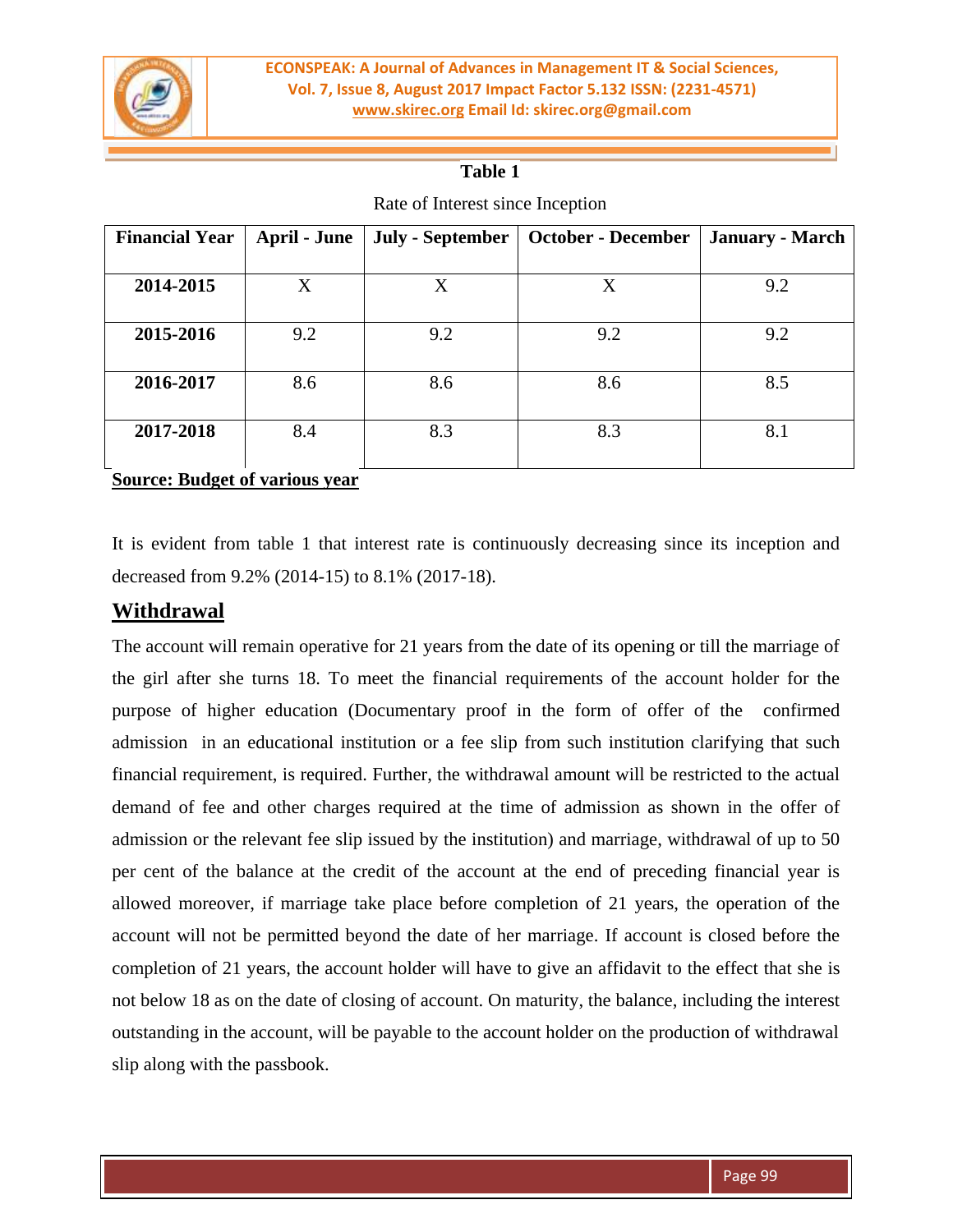

# **Transfer**

Account can be transferred from one branch of Post Office/Bank to another branch of Post office/Bank or from Bank to Post office or vice versa and non-transferrable among two daughters.

## **Benefits**

Contribution made in the account qualifies for Deduction U/S 80C of the Income Tax Act, 1961 along with other deposits maximum up to Rs.150000. Interest credited; Withdrawal/Maturity value is also exempted. This investment is based on EEE concept.

# **Nomination**

Nomination facility is not available under this scheme.

# **Default in Contribution**

Each year contribution of Rs.1000 is to be made; if it is not made in one or more years then it can be revived latter on by paying penalty of Rs.50 per year along with minimum contribution.If the penalty is not paid, the entire deposit, including those made before the date of default, will receive interest rate applicable (at that time) in post office savings bank account. In case excess interest has been paid it will be reversed.

### **Closer of Account**

Account may be closed after completion of 21 years from the financial year in which account was opened. In the event of death of the female child, the account will be closed immediately on the production of a death certificate issued by the competent authority and the balance in the account will be paid, along with the interest till the month proceeding the month of the premature closure of the account to the guardian.

In any other case, a request for the premature closure of an SSS account can be put forward after the completion of five years of the account opening and will be allowed as per rules, on extreme compassionate grounds such as is suffering from any life – threatening disease which require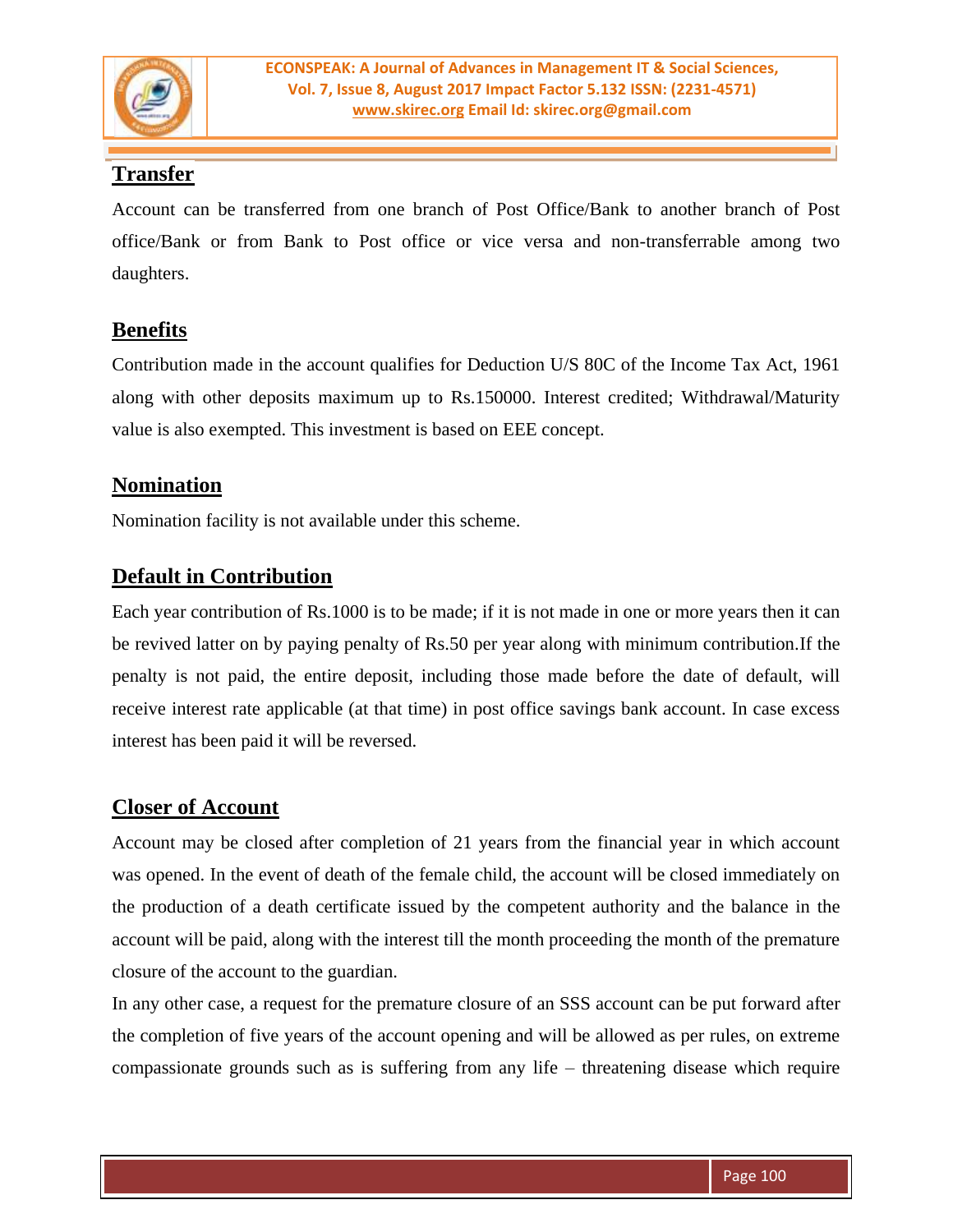

heavy amount for treatment or due to marriage of the daughter before 21 years, in such cases the entire deposit will get interest of Post Office Savings Bank account.

### **Difference between PPF and SSS**

PPF account may be opened by any individual in his name, spouse name or any other dependent member may be minor or major whereas SSS account will be always open by parents on behalf of female child up to age of 10 years only. One account can be open in the name of each family member in case of PPF but in case SSS maximum 2 account can be opened in a family, if number of female child below 10 year is 2 (only in some case it might be 3 accounts). Minimum contribution in a financial year is Rs.500 in PPF and Rs.1000 in SSS and present rate of interest is 7.9 and 8.1 per cent respectively in PPF and SSS. Loan facility is available from  $3<sup>rd</sup>$ to  $6<sup>th</sup>$ financial year in PPF but no such type facility available in SSS. Withdrawal facility is available in PPF account from  $7<sup>th</sup>$  financial year onwards but in case of SSS it is available at the age of  $18<sup>th</sup>$ year of the child and that is in some special cases only. PPF account may be opened in post office, bank and some private bank like ICICI & Axis bank but SSS cannot be open in private banks. Period of PPF account is 15 years which can be extended unlimited in the block of 5 years in contrast to this SSS's period is 21 years and that cannot be extended in any case. PPF is free from attachment but no rule is framed by the government yet in case of SSS.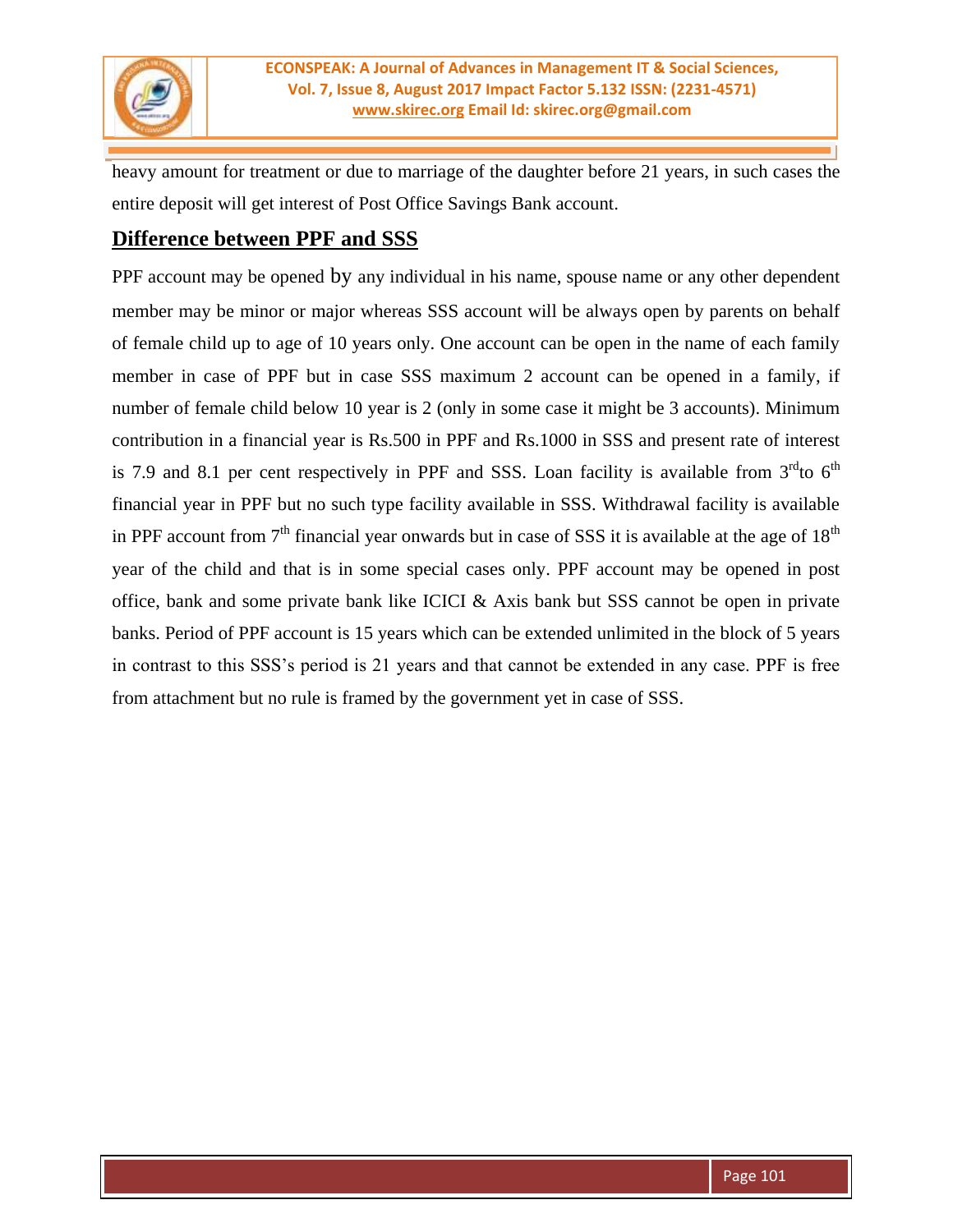

### **Above differences may be presented in brief in following table -3.**

# **Table 3 Difference between PPF & SSS**

| <b>S. No.</b>    | <b>Basis of</b>                          | PPF                                                                     | <b>SSS</b>                                               |
|------------------|------------------------------------------|-------------------------------------------------------------------------|----------------------------------------------------------|
|                  | <b>Difference</b>                        |                                                                         |                                                          |
| 1.               | Who can open                             | Any individual in his name, spouse                                      | Account will be always open by                           |
|                  |                                          | name or any dependent member may                                        | parents on behalf of female child                        |
|                  |                                          | be minor or major                                                       | up to age of 10 years only                               |
| 2.               | Number of                                | One account can be open in the name                                     | Maximum 2 account can be opened                          |
|                  | account                                  | of each family member                                                   | in the name of 2 female child up to                      |
|                  |                                          |                                                                         | age of 10 years only                                     |
|                  |                                          |                                                                         |                                                          |
| 3.               | <b>Minimum</b><br><b>Contribution in</b> | Rs.500                                                                  | Rs.1000                                                  |
|                  | a F Y                                    |                                                                         |                                                          |
|                  |                                          |                                                                         |                                                          |
| $\overline{4}$ . | <b>Number of</b><br><b>Contribution</b>  | Maximum 2 times in a month but not<br>exceeding 12 times in a financial | No Limit                                                 |
|                  |                                          | year                                                                    |                                                          |
|                  |                                          |                                                                         |                                                          |
| 5.               | <b>Rate of Interest</b>                  | 7.9                                                                     | 8.1                                                      |
| 6.               | <b>Nomination</b>                        | Available                                                               | Not Available                                            |
| 7.               | Loan                                     | Available from 3rd Year                                                 | Not Available                                            |
| 8.               | Withdrawal                               | Available from 7 <sup>th</sup> Year onwards                             | Available in 18 <sup>th</sup> year in special            |
|                  |                                          | until money is not withdrawn                                            | cases only                                               |
| 9.               | Where to open                            | Head Post Office or selection grade                                     | Head Post Office or selection grade                      |
|                  |                                          | sub post offices or in any branch of                                    | sub post offices or in any branch of                     |
|                  |                                          | State Bank of India and also at                                         | State Bank of India and also at                          |
|                  |                                          | specified branches of some                                              | specified branches of some<br>nationalized banks. NOT IN |
|                  |                                          | nationalized banks and private banks<br>namely ICICI & Axis Bank.       | PRIVATE BANKS.                                           |
| 10.              | <b>Maturity Period</b>                   | After 15 Years of opening of account                                    | After 21 years of opening of                             |
|                  |                                          |                                                                         | account                                                  |
| 11.              | <b>Extension of</b>                      | Can be extended unlimited in the                                        | Cannot be extended                                       |
|                  | <b>Account</b>                           | block of 5 years                                                        |                                                          |
| 12.              | <b>Free from</b>                         | Free from Attachment                                                    | Not Available                                            |
|                  | <b>Attachment</b>                        |                                                                         |                                                          |
|                  |                                          |                                                                         |                                                          |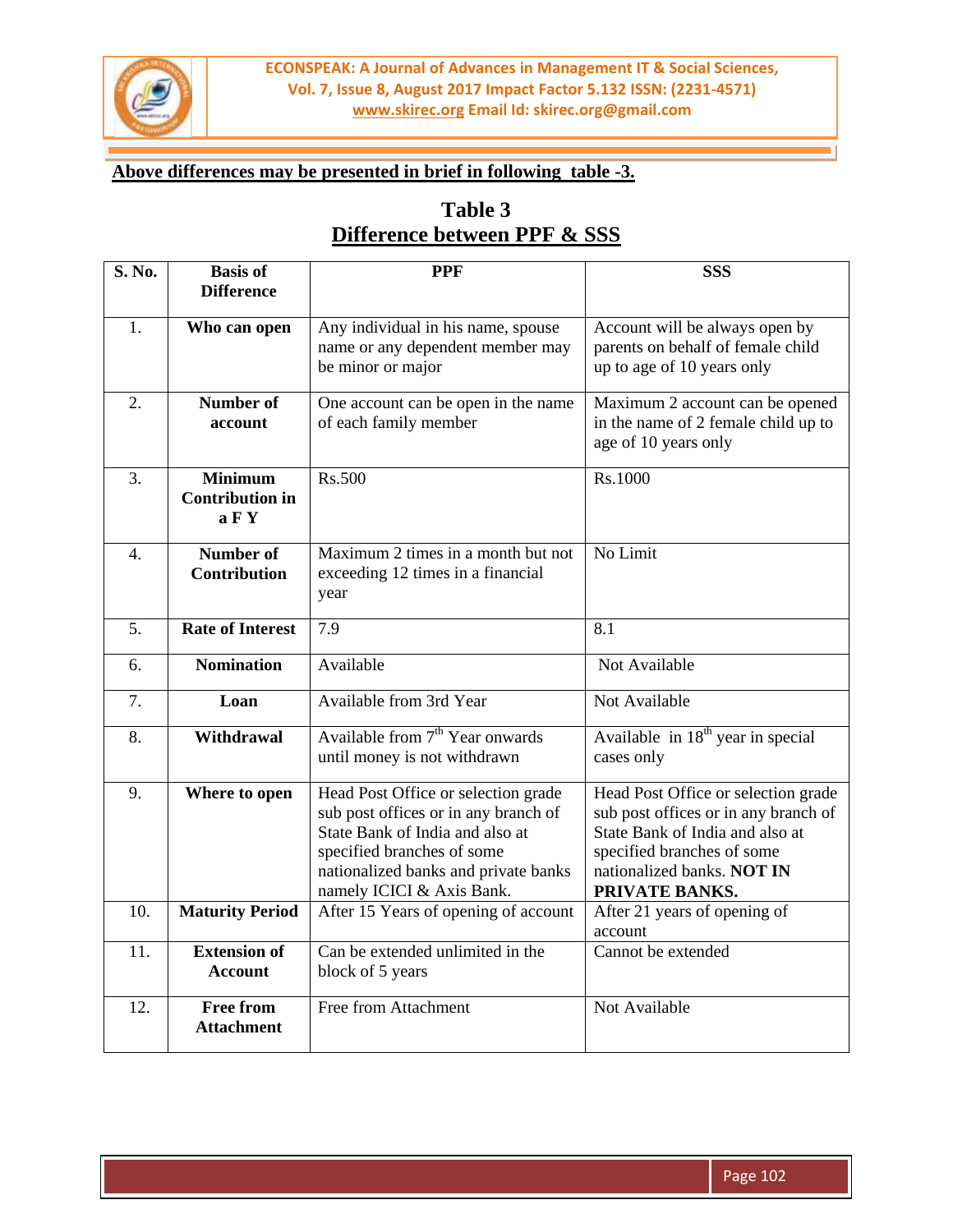

# **Similarity between PPF and SSS**

Both schemes are backed by Central Government hence; both schemes are 100% risk free. Maximum contribution is Rs.150000 in a Financial Year; if investor does not invest due to any reason in any financial year then he will have to pay minimum contribution  $+$  Rs.50 as penalty for each year in both the schemes. At the same time both scheme cannot be open by a NRI and premature closer of the PPF and SSS is feasible if investor fullfil certain conditions. Both schemes qualifies for deduction U/S 80C of the Income Tax Act, 1961 along with other deposits with maximum ceiling Rs.150000 and covered by EEE principles i.e., exempted at the time of contribution, exempted at the time of interest accrual and exempted in the hands of recipient at the time of maturity. Moreover, transfer of said account feasible from one place to another, from post office to bank and vice versa.

#### **Above similarity may be presented in brief in following table 4**

#### **Table 4**

| S. No. | <b>Basis of</b><br><b>Similarity</b>                | <b>PPF</b>                                                                                        | <b>SSS</b>                                                                                        |  |
|--------|-----------------------------------------------------|---------------------------------------------------------------------------------------------------|---------------------------------------------------------------------------------------------------|--|
| 1.     | Supported by                                        | <b>Central Government</b>                                                                         | <b>Central Government</b>                                                                         |  |
| 2.     | <b>Maximum</b><br><b>Contribution</b><br>in $a F Y$ | Rs.150000                                                                                         | Rs.150000                                                                                         |  |
| 3.     | Default in<br>contribution                          | In order to regularaise A/C Rs.50<br>$+$ Minimum contribution for each<br>year is to be deposited | In order to regularaise A/C<br>$Rs.50 + Minimum$ contribution<br>for each year is to be deposited |  |
| 4.     | <b>NRI</b>                                          | Cannot open                                                                                       | Cannot open                                                                                       |  |
| 5.     | <b>Premature</b><br>closer of A/C                   | If certain conditions are satisfied                                                               | If certain conditions are satisfied                                                               |  |
| 6.     | <b>Deduction U/S</b><br><b>80C</b>                  | Available up to Rs.150000                                                                         | Available up to Rs.150000                                                                         |  |

# **Similarity between PPF & SSS**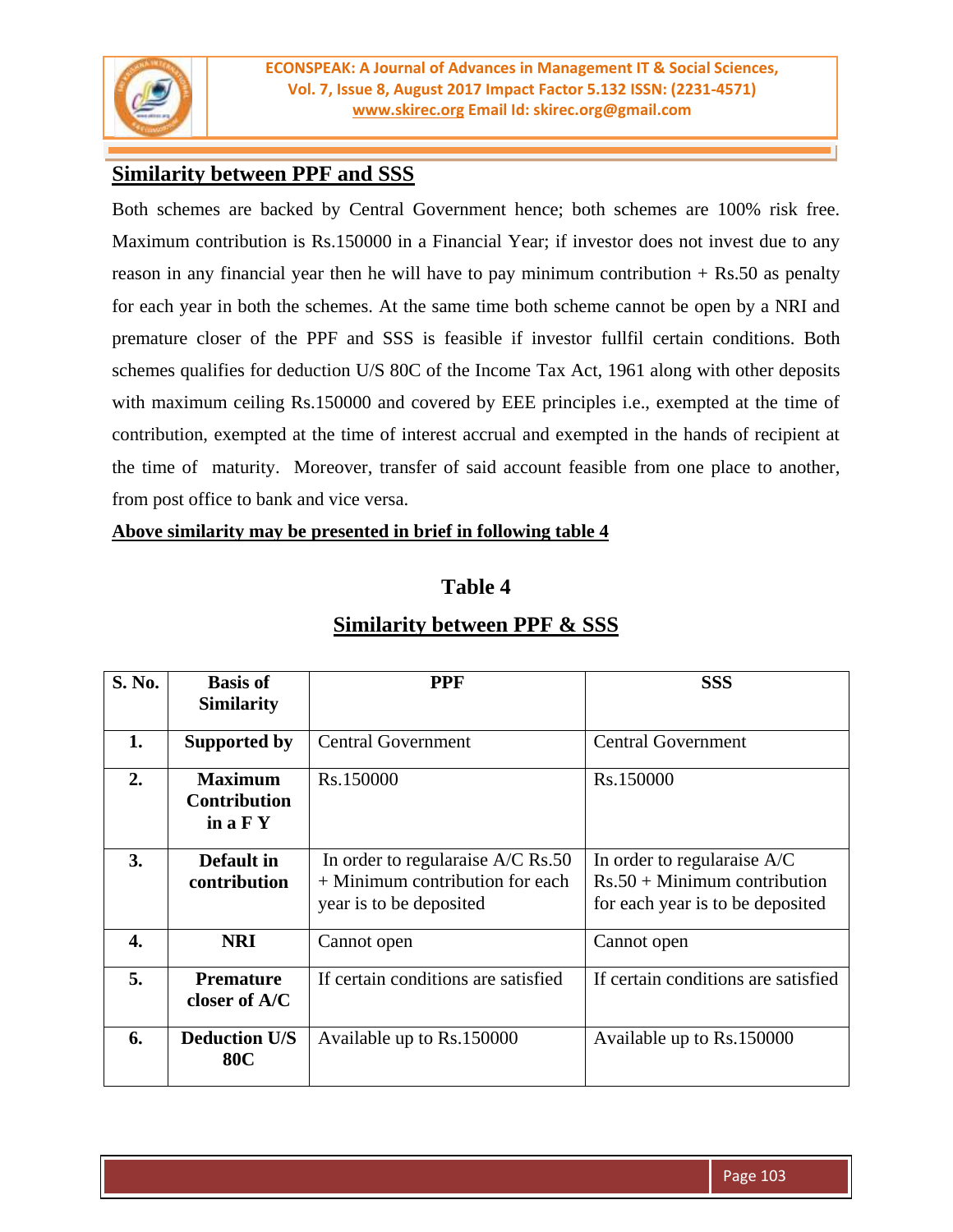

#### **ECONSPEAK: A Journal of Advances in Management IT & Social Sciences, Vol. 7, Issue 8, August 2017 Impact Factor 5.132 ISSN: (2231-4571) [www.skirec.org](http://www.skirec.org/) Email Id: skirec.org@gmail.com**

| 7. | <b>Availability of</b> | <b>EEE Principal Available</b>                                                                             | <b>EEE Principal Available</b>                                                                                |
|----|------------------------|------------------------------------------------------------------------------------------------------------|---------------------------------------------------------------------------------------------------------------|
|    | <b>EEE Principal</b>   |                                                                                                            |                                                                                                               |
| 8. | <b>Transfer</b>        | $A/C$ can be transferred from one<br>place to another or from Bank to<br>Post Office or vice versa allowed | $A/C$ can be transferred from one<br>place to another or from Bank to<br>Post Office or vice versa<br>allowed |

For having a clear cut idea about the availability of loan, withdrawal and maturity amount of PPF and SSS following table 5 and 6 formulated with certain assumptions of PPF & SSS given below:

# **Assumptions for PPF**

- Interest on PPF is calculated on the minimum balance in PPF account between the 5th and the last day of every month.
- Each contribution is made before  $5<sup>th</sup>$  day of each month (April)/year.
- Withdrawal is also made before  $5<sup>th</sup>$  day of each month (April)/year.
- Deduction U/S 80C of Income Tax Act, 1961 is not availed.
- Interest rate will not change in 15 years.
- Equal amount Rs. 500 contributed annually before  $5<sup>th</sup>$  April.
- Since interest rate is decreasing continuously so maturity value, loan and withdrawal has been computed presuming at decreased rates 7.5 & 7 per cent also.
- No extension was taken by the accountholder.

### **Assumptions for SSY**

- 1. Interest is paid on monthly product and compounded yearly.
- 2. Interest rate is fixed for the entire period (up to 21 years).
- 3. Contribution is made before  $10^{th}$  of April each year in yearly and before  $10^{th}$  of the each month in case of monthly contribution.
- 4. Contribution taken for calculation might not be in multiple of Rs.100.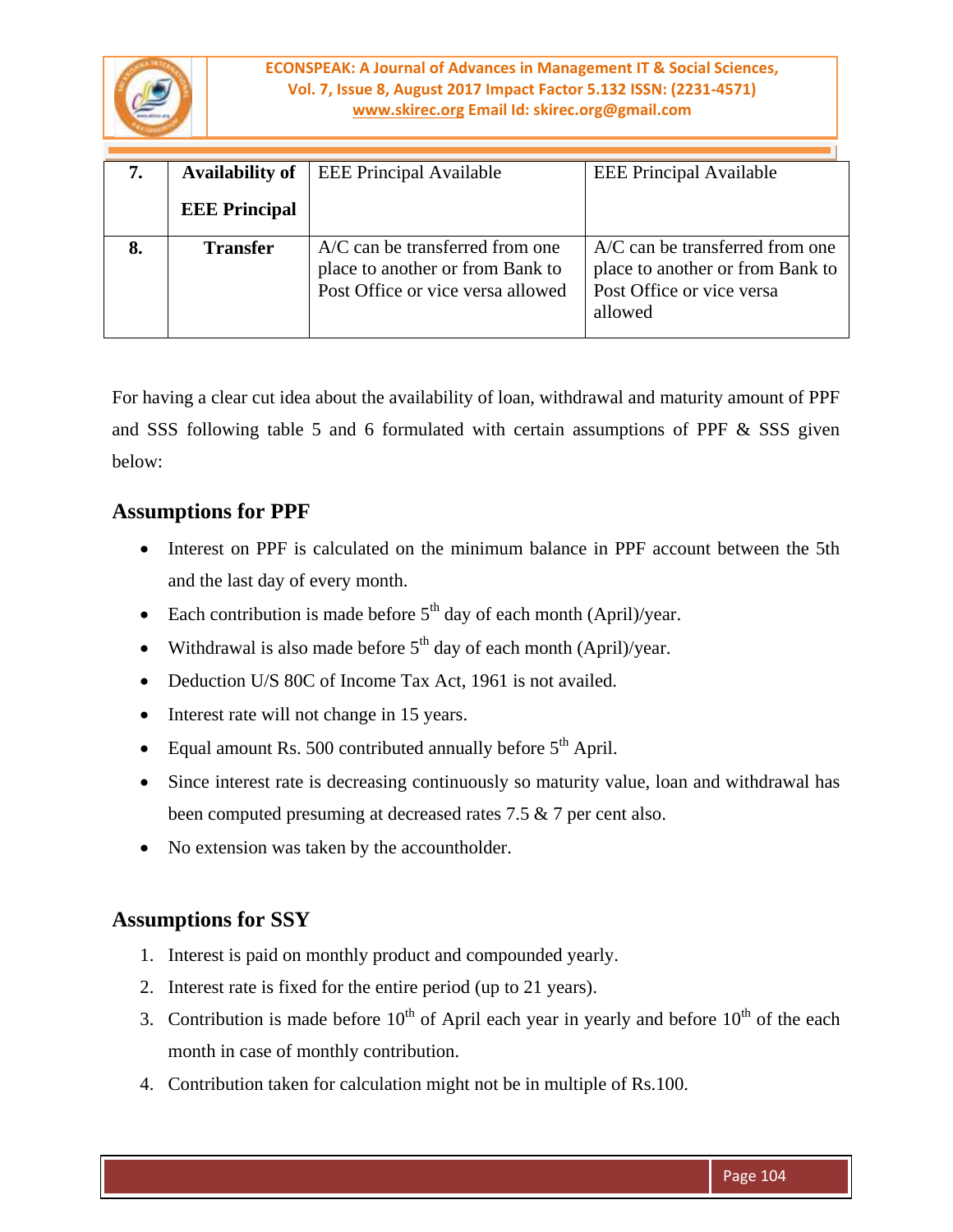

## **Table 5**

# **Statement showing maturity value in Public Provident Fund (PPF A/C) and Sukanya SamriddhiScheme(SSS)**

|                  |          | <b>Public Provident Fund @ 7.3%</b> |                  |                           |                | Sukanya Samriddhi Scheme @ 7.8% |                           |
|------------------|----------|-------------------------------------|------------------|---------------------------|----------------|---------------------------------|---------------------------|
| S. No.           | Year     | <b>Balance</b>                      | Contribution     | Closing<br><b>Balance</b> | <b>Balance</b> | Contribution                    | Closing<br><b>Balance</b> |
| $\mathbf{1}$     | 1/4/2017 | $\boldsymbol{0}$                    | 500              | 536.50                    | $\overline{0}$ | 500                             | 539.00                    |
| $\sqrt{2}$       | 1/4/2018 | 536.50                              | 500              | 1112.16                   | 539.00         | 500                             | 1120.04                   |
| 3                | 1/4/2019 | 1112.16                             | 500              | 1729.85                   | 1120.04        | 500                             | 1746.41                   |
| $\overline{4}$   | 1/4/2020 | 1729.85                             | 500              | 2392.63                   | 1746.41        | 500                             | 2421.62                   |
| 5                | 1/4/2021 | 2392.63                             | 500              | 3103.79                   | 2421.62        | 500                             | 3149.51                   |
| 6                | 1/4/2022 | 3103.79                             | 500              | 3866.87                   | 3149.51        | 500                             | 3934.17                   |
| $\boldsymbol{7}$ | 1/4/2023 | 3866.87                             | 500              | 4685.65                   | 3934.17        | 500                             | 4780.04                   |
| 8                | 1/4/2024 | 4685.65                             | 500              | 5564.21                   | 4780.04        | 500                             | 5691.88                   |
| 9                | 1/4/2025 | 5564.21                             | 500              | 6506.89                   | 5691.88        | 500                             | 6674.85                   |
| 10               | 1/4/2026 | 6506.89                             | 500              | 7518.40                   | 6674.85        | 500                             | 7734.49                   |
| 11               | 1/4/2027 | 7518.40                             | 500              | 8603.74                   | 7734.49        | 500                             | 8876.78                   |
| 12               | 1/4/2028 | 8603.74                             | 500              | 9768.31                   | 8876.78        | 500                             | 10108.17                  |
| 13               | 1/4/2029 | 9768.31                             | 500              | 11017.90                  | 10108.17       | 500                             | 11435.60                  |
| 14               | 1/4/2030 | 11017.90                            | 500              | 12358.70                  | 11435.60       | 500                             | 12866.58                  |
| 15               | 1/4/2031 | 12358.70                            | 500              | 13797.39                  | 12866.58       | $\boldsymbol{0}$                | 13870.17                  |
| 16               | 1/4/2032 | 13797.39                            | $\boldsymbol{0}$ | 15341.10                  | 13870.17       | $\boldsymbol{0}$                | 14952.05                  |
| 17               | 1/4/2033 |                                     |                  |                           | 14952.05       | $\boldsymbol{0}$                | 16118.31                  |
| 18               | 1/4/2034 |                                     |                  |                           | 16118.31       | $\mathbf{0}$                    | 17375.53                  |
| 19               | 1/4/2035 |                                     |                  |                           | 17375.53       | $\boldsymbol{0}$                | 18730.83                  |
| 20               | 1/4/2036 |                                     |                  |                           | 18730.83       | $\boldsymbol{0}$                | 20191.83                  |
| 21               | 1/4/2037 |                                     |                  |                           | 20191.83       | $\boldsymbol{0}$                | 21766.79                  |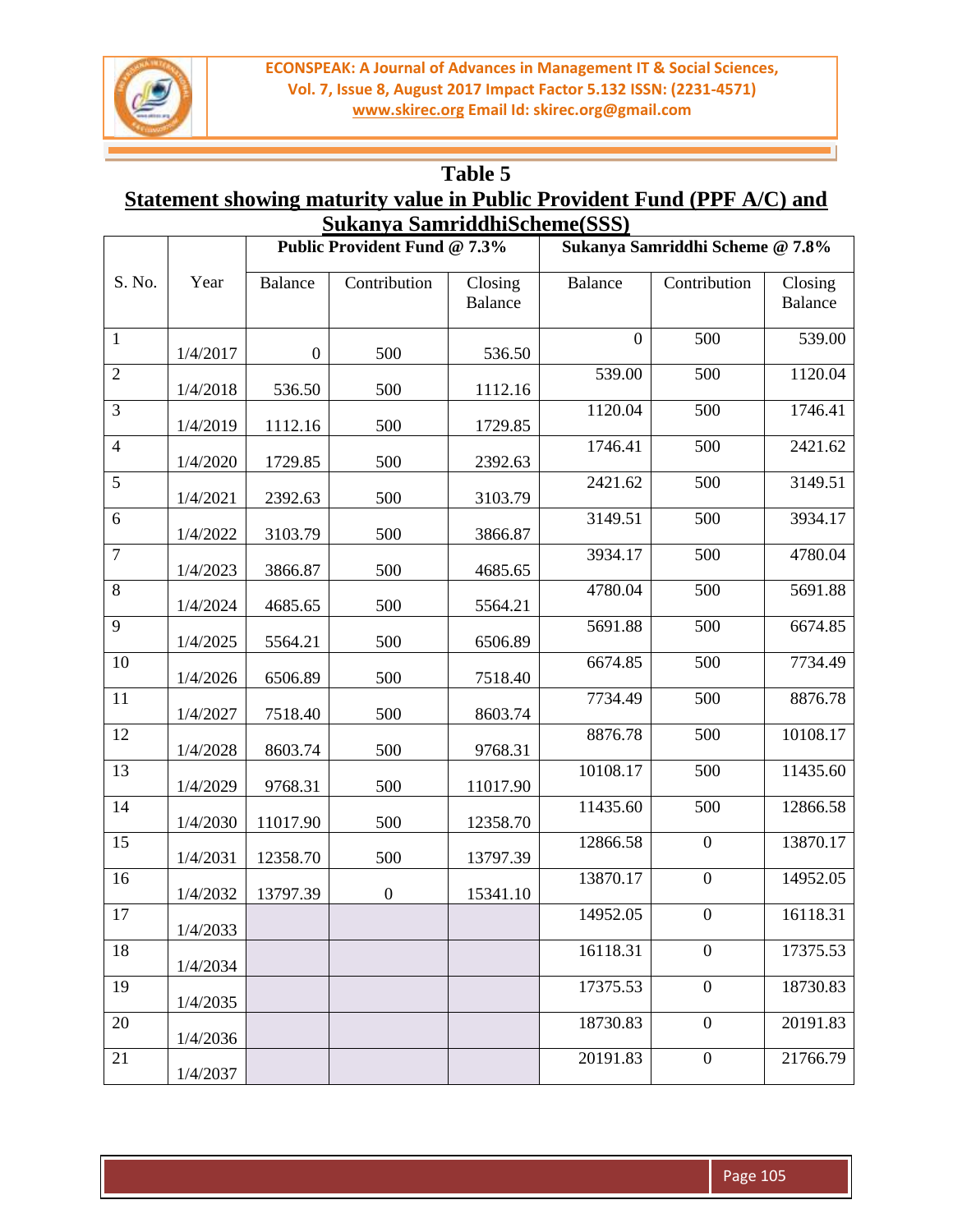

It is evident from the table 5 that if investor wants to take loan from PPF deposits is available between  $3<sup>rd</sup>$  to 6<sup>th</sup>financial years of deposit to the extent of 25% of the amount standing at the end of the second last financial year in which the application for loan is given. So, investor may get loan of Rs.134.13 Rs. 278.04, Rs.432.46 and Rs. 598.16 in3rd, 4th,  $5<sup>th</sup>$  and  $6<sup>th</sup>$  year respectively when his contribution is only Rs. 500 in a year for any purpose and withdraw amount from  $7<sup>th</sup>$ financial year on wards. He may extend this account unlimited in the block of 5 years. In contrast to this in SSS account investor may take withdrawal in financial year 2034-2035 as this account is opened in 2017-2018 for which he has to give proper proof then only he may get withdrawal of Rs.8059.16 being 50% of the closing balance on  $31<sup>st</sup>$  March 2033 and rest amount female child will get at the age of 21 years of the daughter.

# **Table 6**

# **Statement showing maturity value in Public Provident Fund (PPF A/C) and Sukanya Samriddhi Scheme (SSS)**

|                |          | Public Provident Fund @ 7.3% |              |           | Sukanya Samriddhi Scheme @ 7.8% |              |           |
|----------------|----------|------------------------------|--------------|-----------|---------------------------------|--------------|-----------|
| S. No.         | Year     | <b>Balance</b>               | Contribution | Closing   | Balance                         | Contribution | Closing   |
|                |          |                              |              | Balance   |                                 |              | Balance   |
| 1              | 1/4/2017 | $\overline{0}$               | 150000       | 160950.00 | $\Omega$                        | 150000       | 161700.00 |
| $\overline{2}$ | 1/4/2018 | 160950.00                    | 150000       | 333649.35 | 161700.00                       | 150000       | 336012.60 |
| 3              | 1/4/2019 | 333649.35                    | 150000       | 518955.75 | 336012.60                       | 150000       | 523921.58 |
| $\overline{4}$ | 1/4/2020 | 518955.75                    | 150000       | 717789.52 | 523921.58                       | 150000       | 726487.47 |
| 5              | 1/4/2021 | 717789.52                    | 150000       | 931138.16 | 726487.47                       | 150000       | 944853.49 |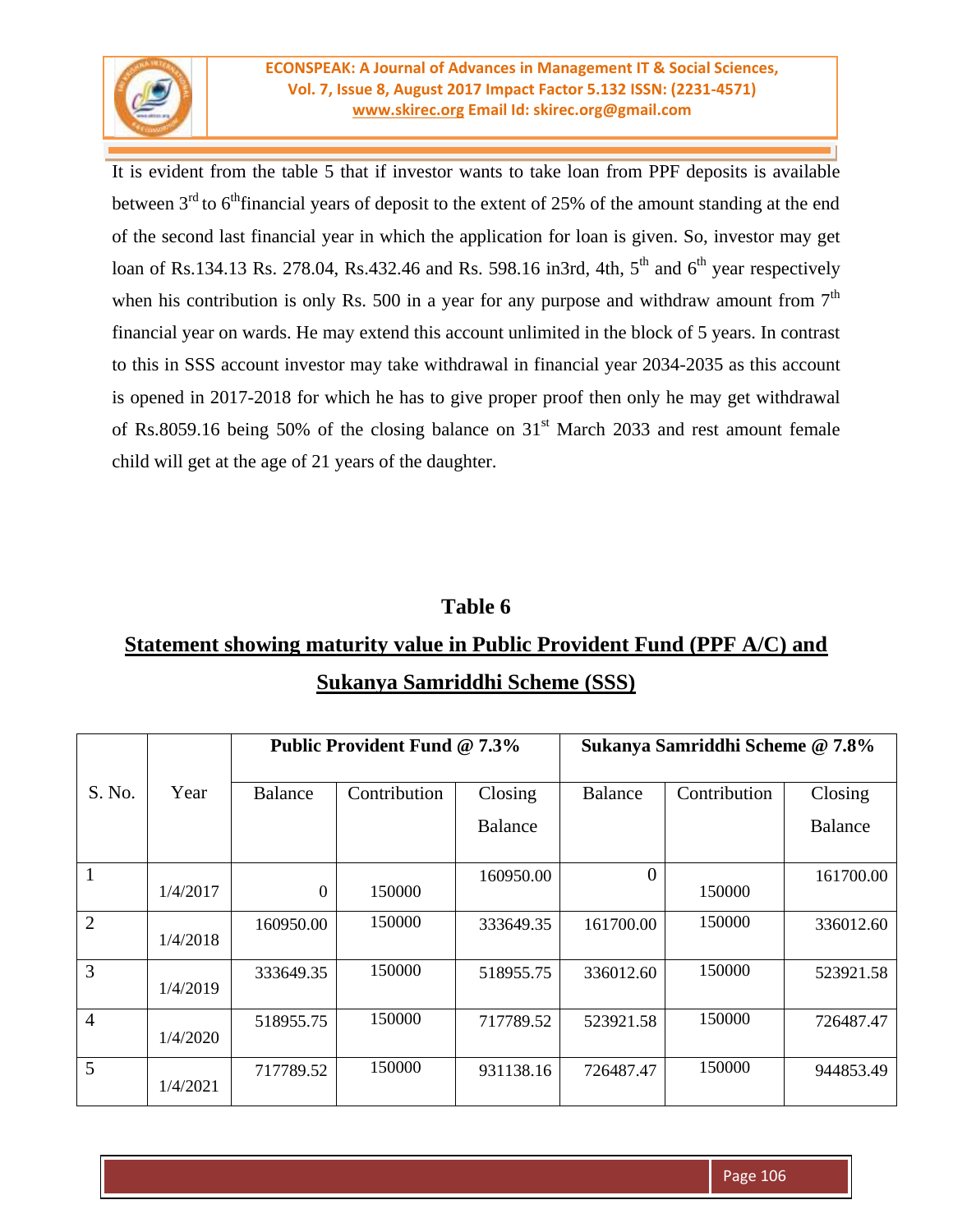#### **ECONSPEAK: A Journal of Advances in Management IT & Social Sciences, Vol. 7, Issue 8, August 2017 Impact Factor 5.132 ISSN: (2231-4571) [www.skirec.org](http://www.skirec.org/) Email Id: skirec.org@gmail.com**



| 6      | 1/4/2022 | 931138.16  | 150000           | 1160061.24 | 944853.49  | 150000           | 1180252.06 |
|--------|----------|------------|------------------|------------|------------|------------------|------------|
| $\tau$ | 1/4/2023 | 1160061.24 | 150000           | 1405695.71 | 1180252.06 | 150000           | 1434011.72 |
| 8      | 1/4/2024 | 1405695.71 | 150000           | 1669261.50 | 1434011.72 | 150000           | 1707564.64 |
| 9      | 1/4/2025 | 1669261.50 | 150000           | 1952067.59 | 1707564.64 | 150000           | 2002454.68 |
| 10     | 1/4/2026 | 1952067.59 | 150000           | 2255518.52 | 2002454.68 | 150000           | 2320346.14 |
| 11     | 1/4/2027 | 2255518.52 | 150000           | 2581121.38 | 2320346.14 | 150000           | 2663033.14 |
| 12     | 1/4/2028 | 2581121.38 | 150000           | 2930493.24 | 2663033.14 | 150000           | 3032449.73 |
| 13     | 1/4/2029 | 2930493.24 | 150000           | 3305369.24 | 3032449.73 | 150000           | 3430680.80 |
| 14     | 1/4/2030 | 3305369.24 | 150000           | 3707611.20 | 3430680.80 | 150000           | 3859973.91 |
| 15     | 1/4/2031 | 3707611.20 | 150000           | 4139216.82 | 3859973.91 | $\overline{0}$   | 4161051.87 |
| 16     | 1/4/2032 | 4139216.82 | $\boldsymbol{0}$ | 4602329.64 | 4161051.87 | $\overline{0}$   | 4485613.92 |
| 17     | 1/4/2033 |            |                  |            | 4485613.92 | $\boldsymbol{0}$ | 4835491.80 |
| 18     | 1/4/2034 |            |                  |            | 4835491.80 | $\theta$         | 5212660.16 |
| 19     | 1/4/2035 |            |                  |            | 5212660.16 | $\overline{0}$   | 5619247.66 |
| 20     | 1/4/2036 |            |                  |            | 5619247.66 | $\overline{0}$   | 6057548.98 |
| 21     | 1/4/2037 |            |                  |            | 6057548.98 | $\overline{0}$   | 6530037.80 |
|        |          |            |                  |            | 6530037.80 | $\boldsymbol{0}$ | 7039380.74 |

It is evident from the table 6 that if investor wants to take loan from PPF deposits is available between  $3<sup>rd</sup>$  to  $6<sup>th</sup>$  financial years of deposit to the extent of 25% of the amount standing at the